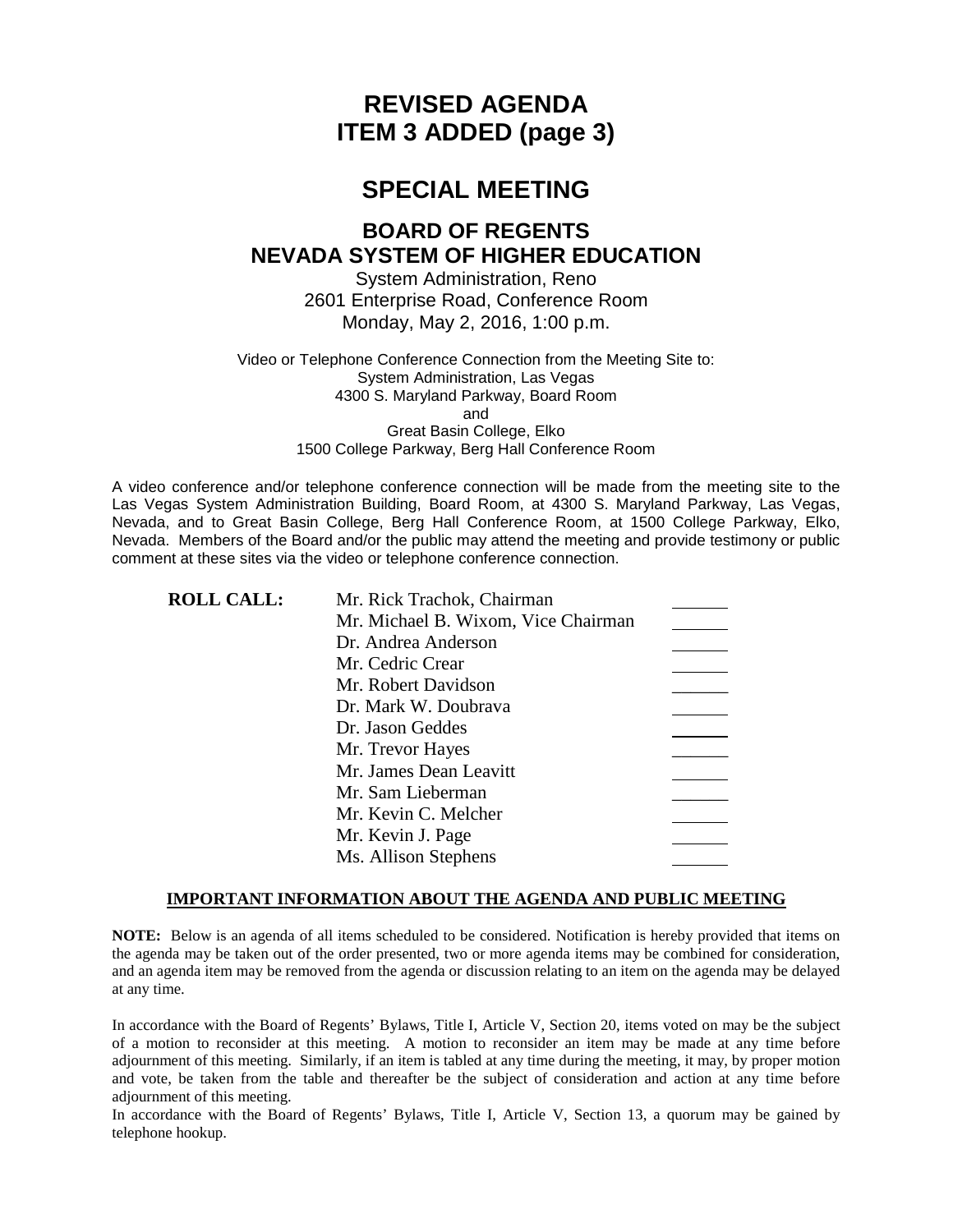Some agenda items are noted as having accompanying reference material. Reference material may be accessed on the electronic version of the agenda by clicking the reference link associated with a particular item. The agenda and associated reference material may also be accessed on the Internet by visiting the Board of Regents' website at: <http://system.nevada.edu/Nshe/index.cfm/administration/board-of-regents/meeting-agendas/>

Many public libraries have publicly accessible computer terminals. Copies of the reference material and any additional support materials that are submitted to the Board of Regents' Office and then distributed to the members of the Board of Regents after the mailing of this agenda but before the meeting, will be made available as follows: 1. Copies of any such materials are available at the Board of Regents' Office at 2601 Enterprise Road, Reno, Nevada and the Board of Regents' Office at 4300 South Maryland Parkway, Las Vegas, Nevada. A copy may be requested by calling Keri Nikolajewski at (702) 889-8426; 2. Copies of any such materials will also be available at the meeting site.

Reasonable efforts will be made to assist and accommodate physically disabled persons attending the meeting. Please call the Board Office at (775) 784-4958 in advance so that arrangements may be made.

# **CALL TO ORDER – ROLL CALL**

# **PLEDGE OF ALLEGIANCE**

### **1. PUBLIC COMMENT INFORMATION ONLY**

Public comment will be taken during this agenda item. No action may be taken on a matter raised under this item until the matter is included on an agenda as an item on which action may be taken. Comments will be limited to two minutes per person. Persons making comment will be asked to begin by stating their name for the record and to spell their last name. The Board Chair may elect to allow additional public comment on a specific agenda item when that agenda item is being considered.

In accordance with Attorney General Opinion No. 00-047, as restated in the Attorney General's Open Meeting Law Manual, the Board Chair may prohibit comment if the content of that comment is a topic that is not relevant to, or within the authority of, the Board of Regents, or if the content is willfully disruptive of the meeting by being irrelevant, repetitious, slanderous, offensive, inflammatory, irrational or amounting to personal attacks or interfering with the rights of other speakers.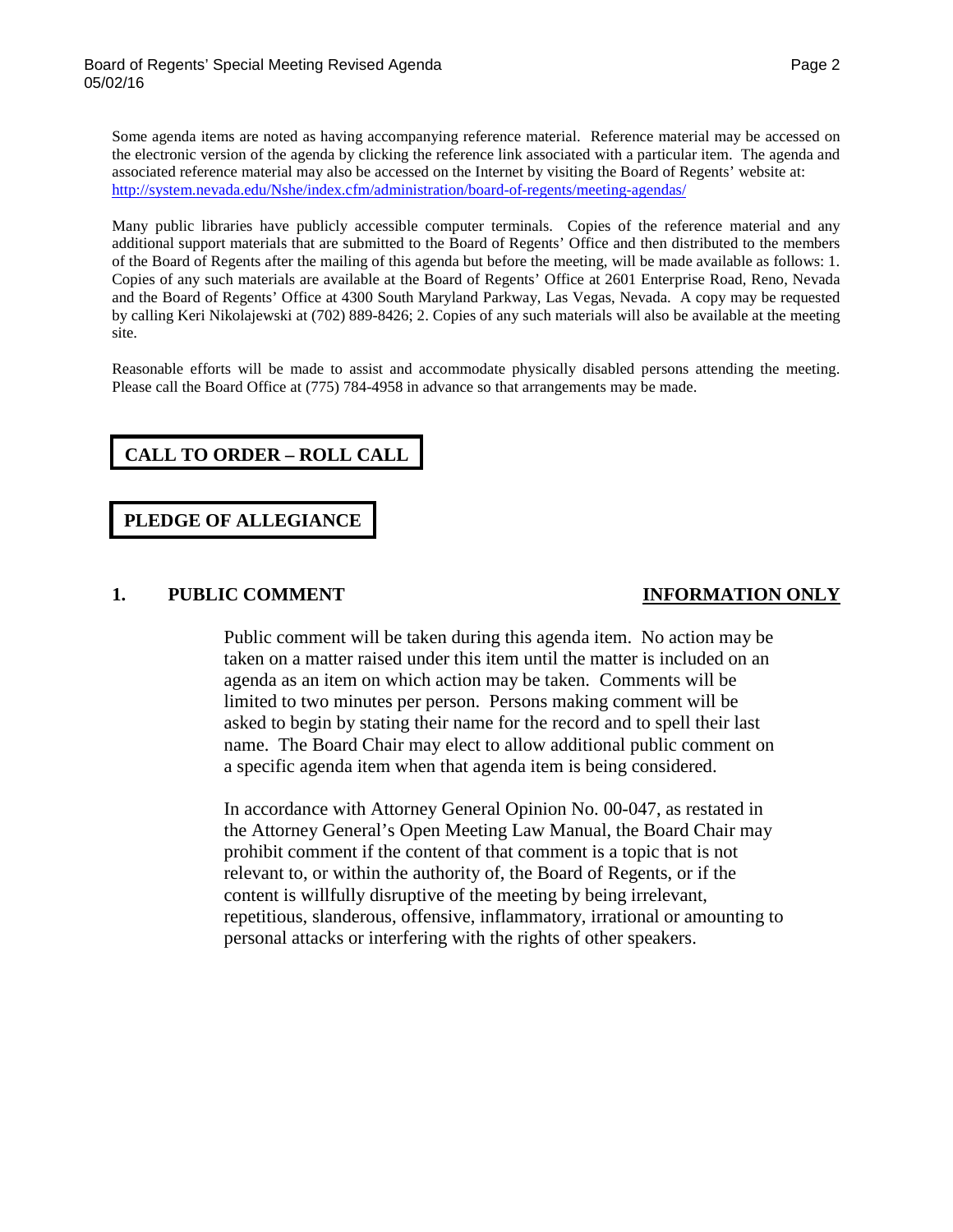### **2. APPOINTMENT, PRESIDENT, TMCC FOR POSSIBLE ACTION**

Pending a potential recommendation that may be made as a result of its April 28-29, 2016, meeting, the Regents' ad hoc TMCC President Search Committee may make a recommendation for the appointment of one or more of the following individuals as President of Truckee Meadows Community College:

- Barbara Buchanan, Ph.D. *[\(Ref. BOR-2a\)](http://system.nevada.edu/tasks/sites/Nshe/assets/File/BoardOfRegents/Agendas/2016/may-mtgs/bor-refs-revised/BOR-2a.pdf)*
- Karin Hilgersom, Ph.D. *[\(Ref. BOR-2b\)](http://system.nevada.edu/tasks/sites/Nshe/assets/File/BoardOfRegents/Agendas/2016/may-mtgs/bor-refs-revised/BOR-2b.pdf)*
- Julie Leidig, Ph.D. *[\(Ref. BOR-2c\)](http://system.nevada.edu/tasks/sites/Nshe/assets/File/BoardOfRegents/Agendas/2016/may-mtgs/bor-refs-revised/BOR-2c.pdf)*
- Muddassir Siddiqi, Ed.D. *[\(Ref. BOR-2d\)](http://system.nevada.edu/tasks/sites/Nshe/assets/File/BoardOfRegents/Agendas/2016/may-mtgs/bor-refs-revised/BOR-2d.pdf)*

Based on the Committee's recommendation(s), the Board of Regents will consider the approval of the recommended individual(s) to be President of Truckee Meadows Community College. The proposed salary and contract terms may be discussed at the meeting. If the Board determines not to appoint a nominee recommended by the Committee, the Board may direct the Committee to continue the search process and to recommend an additional nominee or nominees for consideration by the full Board of Regents at a future meeting. *[\(Ref. BOR-2e\)](http://system.nevada.edu/tasks/sites/Nshe/assets/File/BoardOfRegents/Agendas/2016/may-mtgs/bor-refs-revised/BOR-2e.pdf)*

*FISCAL IMPACT: Salary and benefits costs.*

*ESTIMATED TIME: 60 mins.*

# **3. ACTING PRESIDENT AND PRESIDENTIAL FOR POSSIBLE ACTION TRANSITION, DRI**

Board policy provides that the Chancellor, in consultation with the Chairman of the Board, shall make a recommendation to the Board of Regents for an acting president of the Desert Research Institute for the Board's approval. Chancellor Daniel J. Klaich, after consultation with Chairman of the Board Rick Trachok, will recommend approval of Dr. Robert B. Gagosian as the acting president of the Desert Research Institute. Chancellor Klaich will also request approval of the contract and terms for the acting president of the Desert Research Institute. *[\(Refs. BOR-3a,](http://system.nevada.edu/tasks/sites/Nshe/assets/File/BoardOfRegents/Agendas/2016/may-mtgs/bor-refs-revised/BOR-3a.pdf) [BOR-3b,](http://system.nevada.edu/tasks/sites/Nshe/assets/File/BoardOfRegents/Agendas/2016/may-mtgs/bor-refs-revised/BOR-3b.pdf) [BOR-3c](http://system.nevada.edu/tasks/sites/Nshe/assets/File/BoardOfRegents/Agendas/2016/may-mtgs/bor-refs-revised/BOR-3c.pdf) and [BOR-3d\)](http://system.nevada.edu/tasks/sites/Nshe/assets/File/BoardOfRegents/Agendas/2016/may-mtgs/bor-refs-revised/BOR-3d.pdf)*

Pursuant to NSHE Code, Title 2, Chapter 1, Section 1.5.4, the Board will consider the appointment of an acting president and whether a national search shall be conducted or if an interim president shall be appointed to a specified term of one to three years. The Board may, by an affirmative vote of not less than two-thirds of the members of the Board, authorize a deviation from this process. The terms and conditions of any appointment may be considered at the meeting.

*FISCAL IMPACT: Salary and benefits costs.*

*ESTIMATED TIME: 60 mins.*